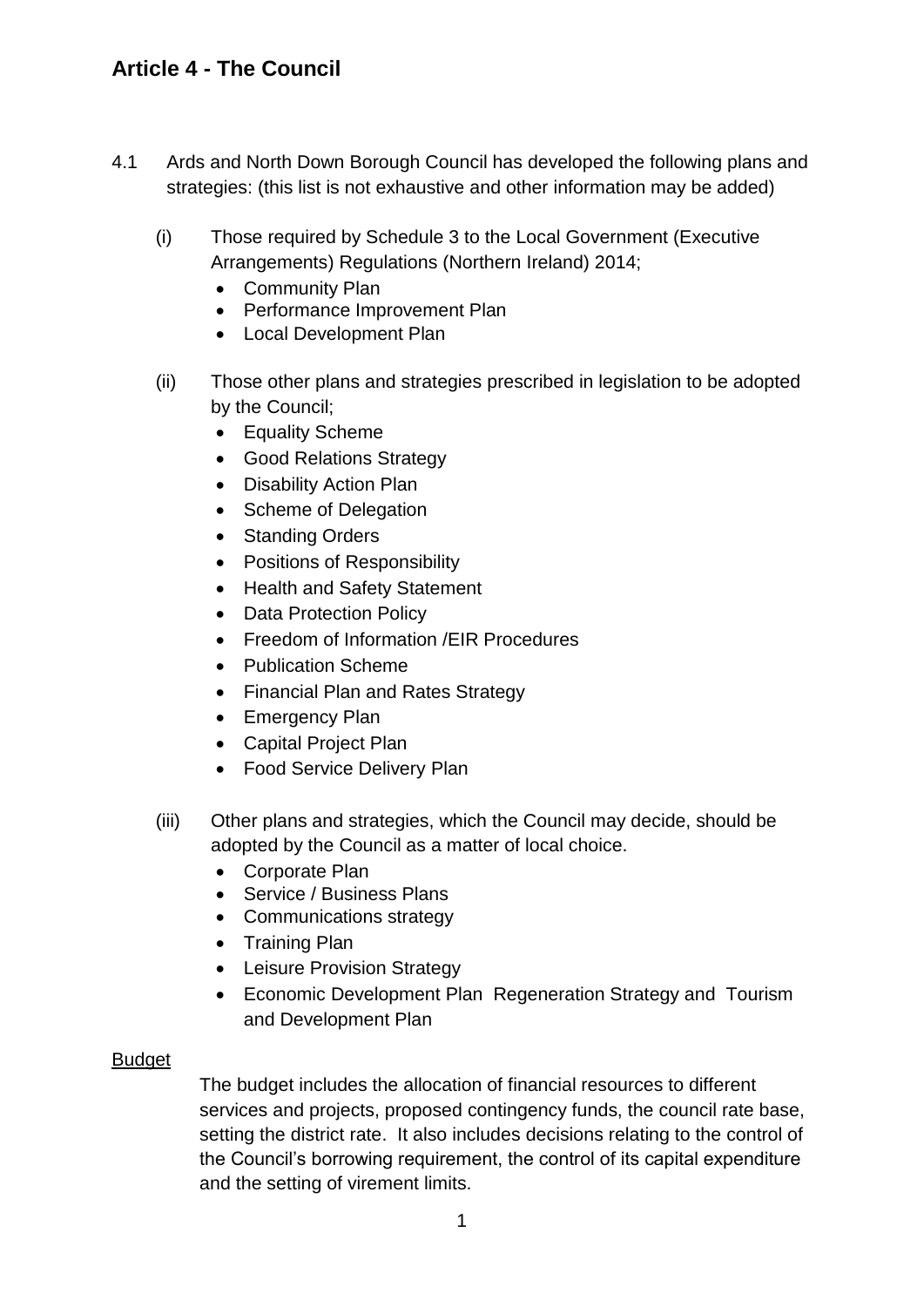### 4.2 **Functions of the Council**

The roles and functions, of the Council include:

- the direct provision of a number of services and facilities,
- the promotion of the arts, tourism, community and economic development,
- the regulation and licensing of certain activities relating to environmental health, consumer protection and public safety,
- a representative role on a number of bodies and boards,
- a consultative role in relation to functions conducted by other Government bodies and agencies on issues such as regional planning, water, roads and housing.
- an advocacy role for the people of the District

In the performance of the above roles the Council carries out functions in the following areas: (This is not an exhaustive list)

- the provision and maintenance of facilities for recreational, social and cultural activities including leisure centres, community centres, parks, open spaces, sports and playgrounds and places of entertainment
- street cleansing
- waste collection and disposal
- the provision of burial grounds
- the provision of grant aid to support the Arts, community development, good relations and the promotion of tourism and economic development
- the administration and regulation of certain matters relating to the environment, public health and public safety including building control, food safety, statutory nuisance, dangerous buildings, air pollution, noise pollution, dog control, consumer protection and health and safety
- the licensing and regulation of street trading, places of entertainment, amusement centres, sex establishments, society lotteries, cinemas and petroleum stations
- the making of bye-laws and regulation of same
- A wide range of powers and duties placed on the Council by statute.

Powers agreed by the Executive that will transfer to Ards and North Down Borough Council on 1<sup>st</sup> April 2015 include:

Planning

- Local development plan functions
- Development control and enforcement

#### Roads

Off street parking (except Park and Ride)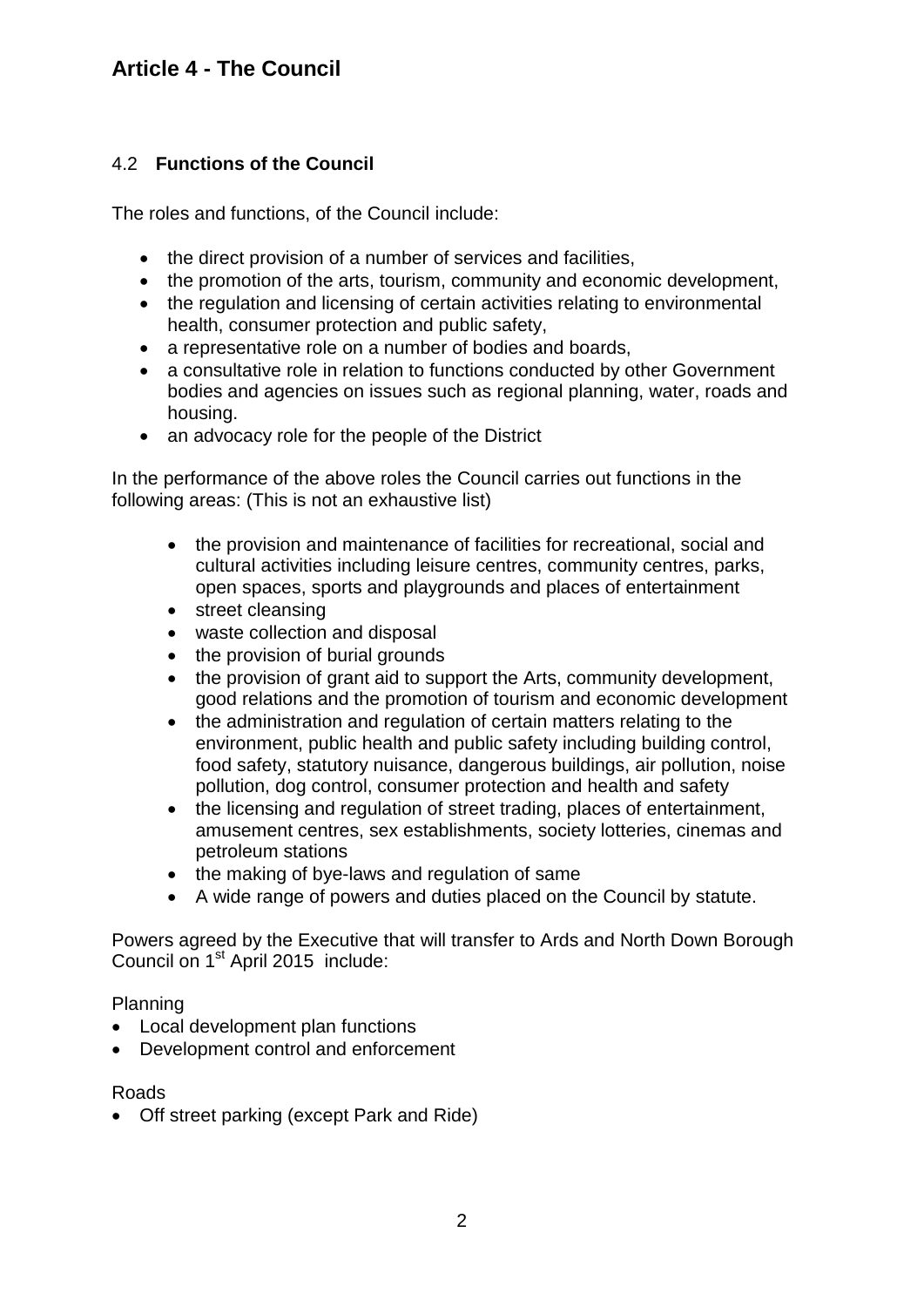Urban regeneration and community development

- Functions associated with physical development (e.g. environmental improvement schemes)
- Area based regeneration (such as neighbourhood renewal)
- Some community development programmes for the voluntary and community sectors

#### **Housing**

- Registration of houses in multiple occupation
- Housing unfitness responsibilities, including repair and demolition notices

Local Economic Development (transfer from Invest NI)

- Start a Business Programme and Enterprise Shows
- Youth Entrepreneurship (such as Prince's Trust and Shell Livewire)
- Social Entrepreneurship
- Investing for Women
- Neighbourhood Renewal funding relating to enterprises initiatives

### Local Tourism

- Small scale tourism accommodation development
- Providing business support including business start up advice along with training and delivery of customer care schemes
- Providing advice to developers on tourism policies and related issues

As well as:

- Some elements of the delivery of the EU Rural Development Programme
- Authority to Spot List to enable Councils to add a building to the statutory list on a temporary basis, subject to ratification by the DOE
- Authority to draw up local lists of buildings that are of architectural and/or historic interest
- Local sports to give greater involvement of local government in local sports decisions
- Donaghadee harbour
- Community planning
- General power of competence

To enable the Council to provide the above services and perform its other functions, the Council must levy an annual rate and has the power to:-

- acquire and dispose of land:
- borrow money;
- employ staff;
- procure goods and services.